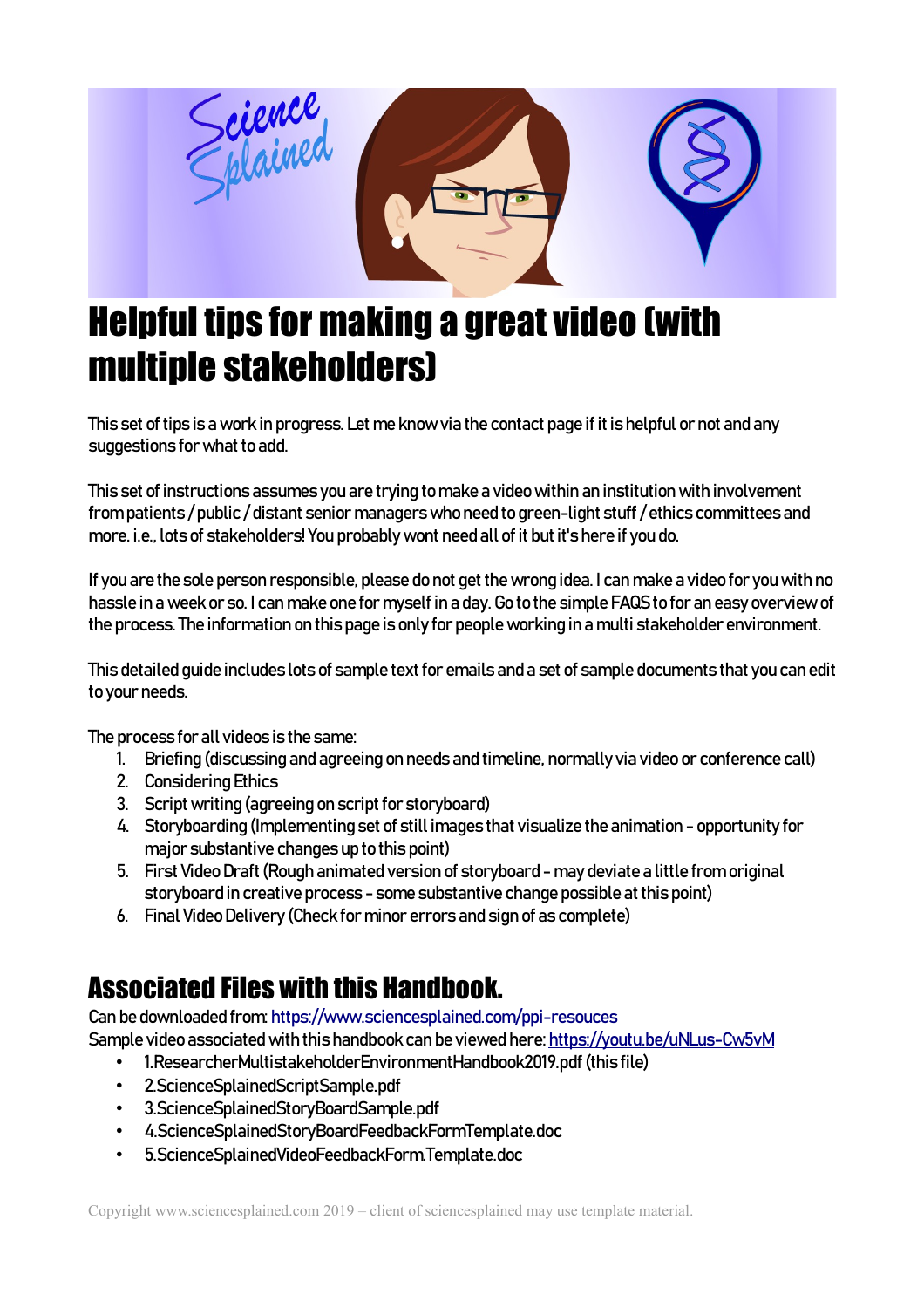

# 1. Preparing to brief your animator

There are five things you need to think about and prepare

- 1. The main aim of your video in a single sentence.
- 2. Your main target audience of the video.
- 3. Identifying the stakeholders in the project and their roles.
- 4. Your target channels for video dissemination.
- 5. Collating background material you already have.

### AIMS

A big watch out is to trying to do too much with a single short video. If it is a tweet, video duration will be less than two minutes, twenty seconds long. It is fine to have secondary aims and secondary audiences and to discuss them but good videos are focused. Good example aims are: 'drive potential participants to our study website', 'Raise awareness about our findings and recommendations amongst mental health care workers', 'Increase public's belief in value of research into X."

### TARGET AUDIENCE

Be specific and targeted. Age, gender, social class, potential target for recruitment or family/carers of targets for recruitment, people working in specific fields. Again it is really useful to have parameters that qualify how specific we need to be as a secondary piece of information.

### STAKEHOLDERS:

The biggest cause of delay and problems in making/distributing videos is, by a large margin, due to stakeholders. Stakeholders can be patient groups, institutions associated with the research, ethics committees, charities you hope will promote your final video etcetera. The reasons stakeholders cause delay fall into two categories, 'scheduling' and 'content'.

#### **Scheduling**

Stakeholders can often take long periods of time to review drafts of a video if they are not given advance notice of the requirement and guidance on how to review. To mitigate this I provide a clear schedule well in advance and a template for feedback for storyboards and first draft video, each requires a reviewer about 30 minutes to complete for 2-3min video. This allows you to let your stakeholders know when they will need to help and how long it will take them.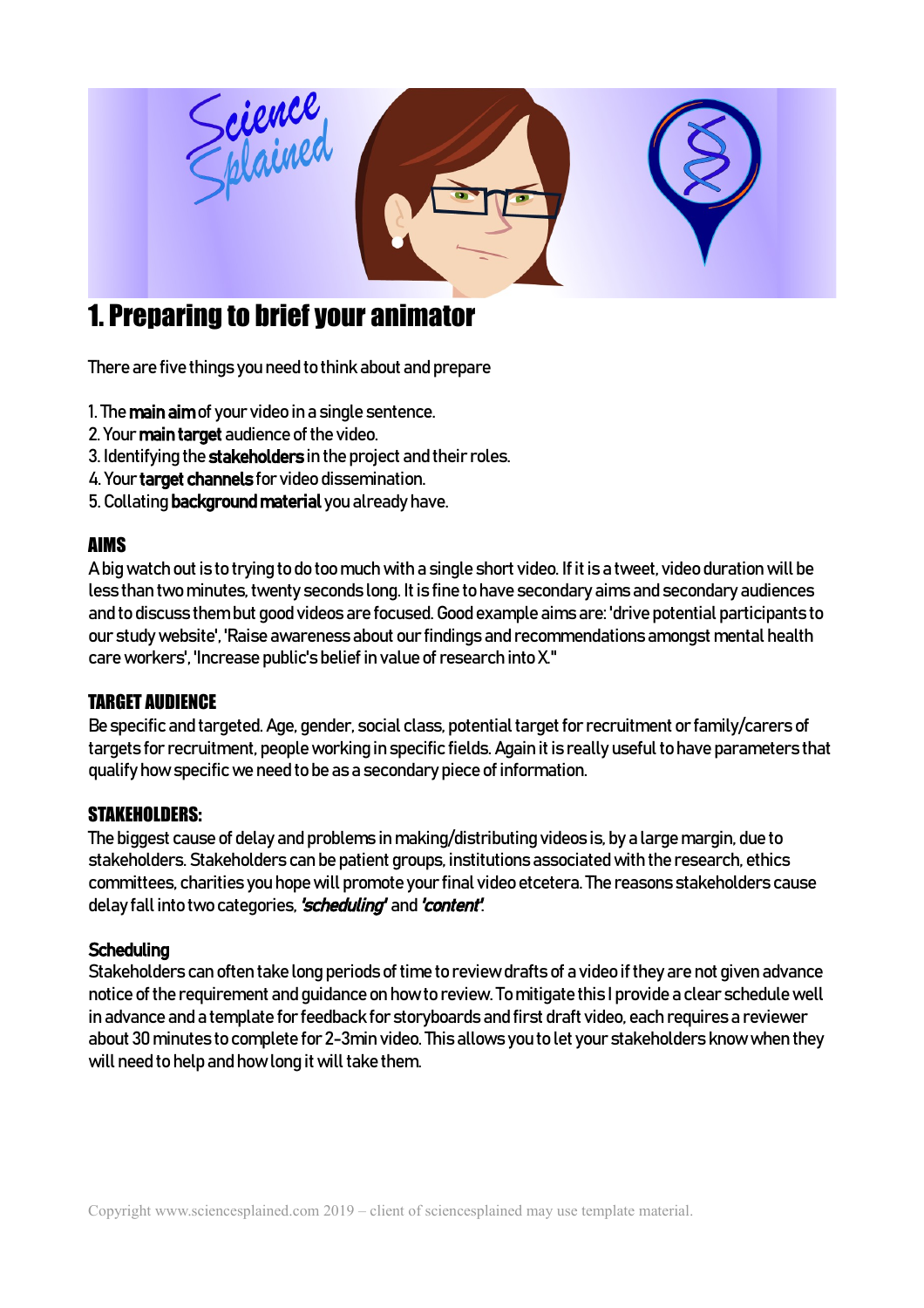#### **Content**

If video content or the messaging within that video doesn't suit your stakeholder and at the end of the process they do not want to support the video you have a video you cannot share. The easy way to prevent this is to get agreement from the key person in that institution that gives the final 'green-light' to your video. Ideally that person also needs to agree to look at draft plans or nominate someone else to do so on their behalf. If you follow the scheduling advice in the bullet point above getting agreement for this is normally easy.

#### Example email snippet to stake holder who is important, but too busy to spend much time on it:

#### DEAR VERY BUSY IMPORTANT STAKEHOLDER,

We are really excited to develop this video to [ADD AIM]. Obviously making sure you are OK with the video at each stage is really important so we want to give you an opportunity to comment at the two key decision making points, the 'storyboard' (delivery date: 01/01/2020) and the first draft of video (delivery date: 15/01/2020) so the project can move forwards. At minimum we would need you to check that their is no major problem with the material (5-10 minute review). A full review, which we would appreciate but is not essential takes approximately 20-30 minutes. We need to get all reviews back within a week. Could you do that for us or nominate someone who could on your behalf?

### **YOURS** HOPEFUL KEEPING IT ON TRACKER

#### Example email snippet to stake holder who is important and has more time to spend on review:

#### DEAR ESTEEMED AND VALUABLE STAKEHOLDER

We are really excited to develop this video to [ADD AIM]. Obviously getting feedback from you during video development is really important to the success of this project. We would like to ask you to give feedback at three development points, 'the script' (delivery date: 17/12/2019), the 'storyboard' (delivery date: 01/01/2020) and the first draft of video (delivery date: 15/01/2020) so the project can move forwards. It will take approximately 20-30 minutes to review the material at each step and we would like to get all reviews back within a week. Would you be available at those times to give feedback?

#### YOUR<sub>S</sub>

HOPEFUL KEEPING IT ON TRACKER

#### TARGET CHANNELS

You need to know where this video will be viewed primarily, Twitter, YouTube, on screens in waiting rooms, on your website. Who owns the channel you plan to use and do they need to be consulted about the content? If so they probably need to be considered a stakeholder if they are not already considered as such. If you are in any doubt about this speak to your media / communications contact.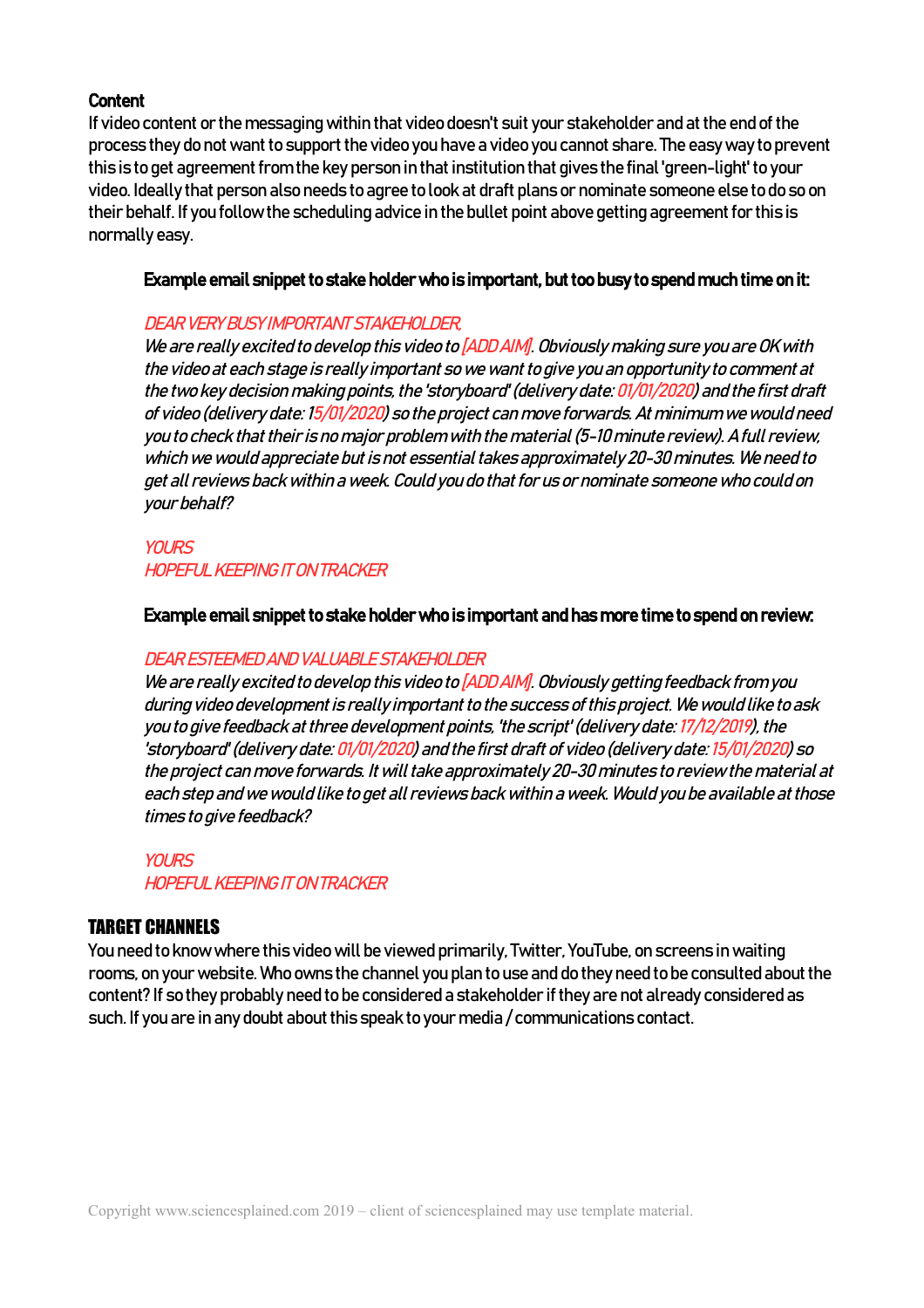### BACKGROUND MATERIAL

I'm an ex-scientist and I will devour your material, I love learning new stuff. My main selling point is that I understand what I am communicating. Everything I receive is treated as confidential. Good stuff to include:

- The recent paper or unpublished manuscript.
- The main summary of the grant .
- Any layperson summaries you already have.
- Current logos, (inc. web links to specification about logos from your institution & access to video logos if they exist)
- Videos you have seen and liked elsewhere
- Interesting or odd facts related to the topic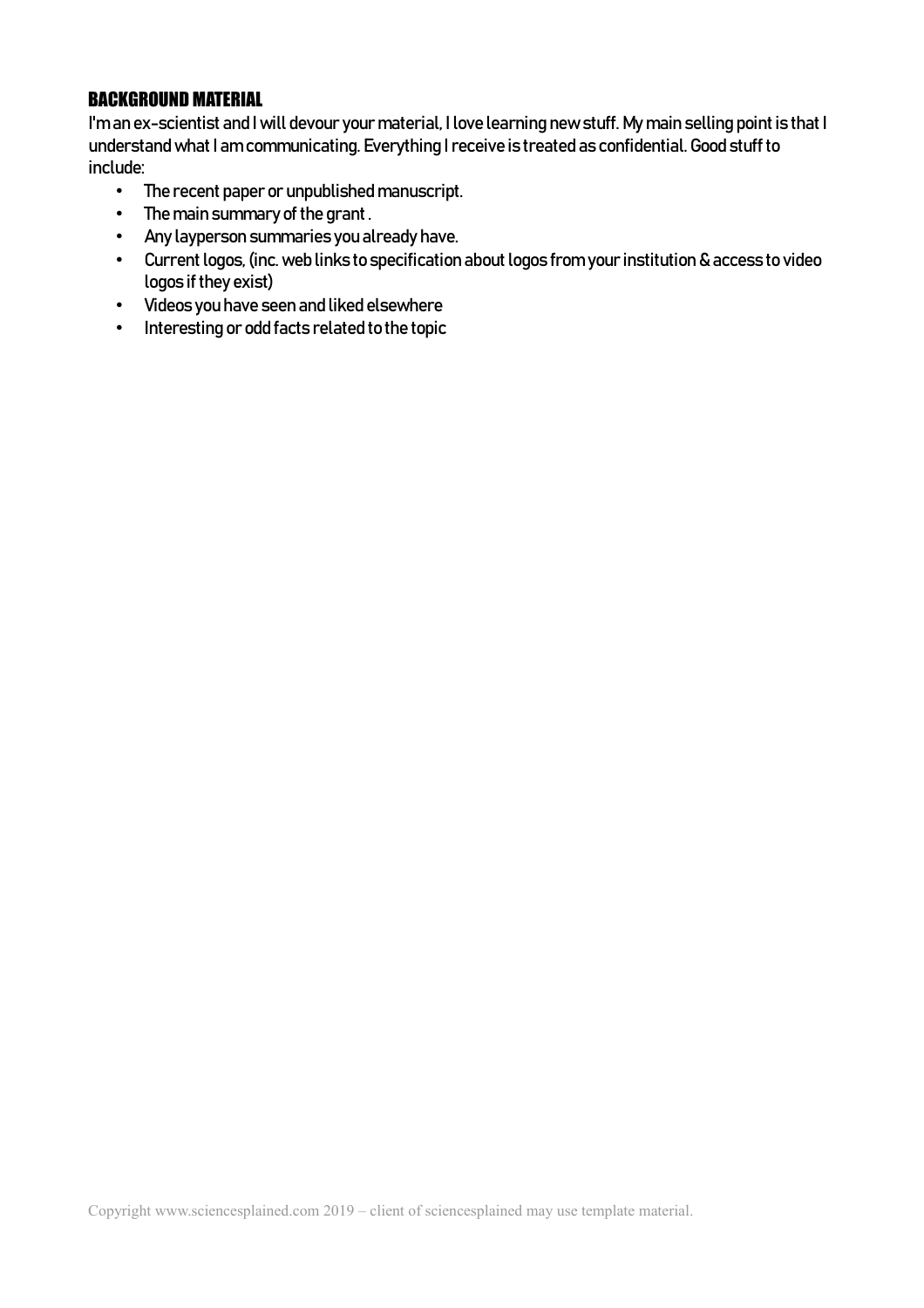

# 2. DEALING WITH ETHICS

Ethics committees vary greatly in their requirement to be involved in developing animated video. Ethics committees cannot vet every tweet that comes from a study Twitter feed and so there appears to have been a loosening of restrictions in regard to section A28 of the IRAS form (other forms also) regarding 'publicity'. Most videos are clearly unlikely to cause any issues i.e., those promoting actual findings of a study. However others do, for example if a researcher were recruiting for particular racial groups to optimize drug selection based on genotype. That researcher would really want the cushion of ethical approval on any publicity they created.

As an ex-researcher and academic involved in many ethics applications I am always mindful of these questions. Often ethics is not an issue at all but when it is; I suggest the following.

Engage as early as possible with your ethics committee and try to get them to agree to a two step process. Step one is to provide the storyboard and script to the entire board. For step two, you ask the board to nominate a single member that is required to check that the animated video takes into account the committee's comments and does not fundamentally differ otherwise from the first proposal.

Below are some sample bits of text to pop into your emails if need be.

### DEAR ETHICS COMMITTEE

As part of our study we plan to have an animated video developed to [ADD AIM]. The linear processes of video creation are:

a) Script writing b) Storyboard development c) First rough draft of animated video d) Final animated video production.

Seeking ethical approval at the last stage is inappropriate as we would not be able to make changes to the video at that point. Multiple, long duration, stops, starts and requested minor rewrites during the creative process would increase cost substantially. There are two points where our animator says substantive changes can be made:

1. After the script and storyboard are finalized 2. After the first draft of the video is created.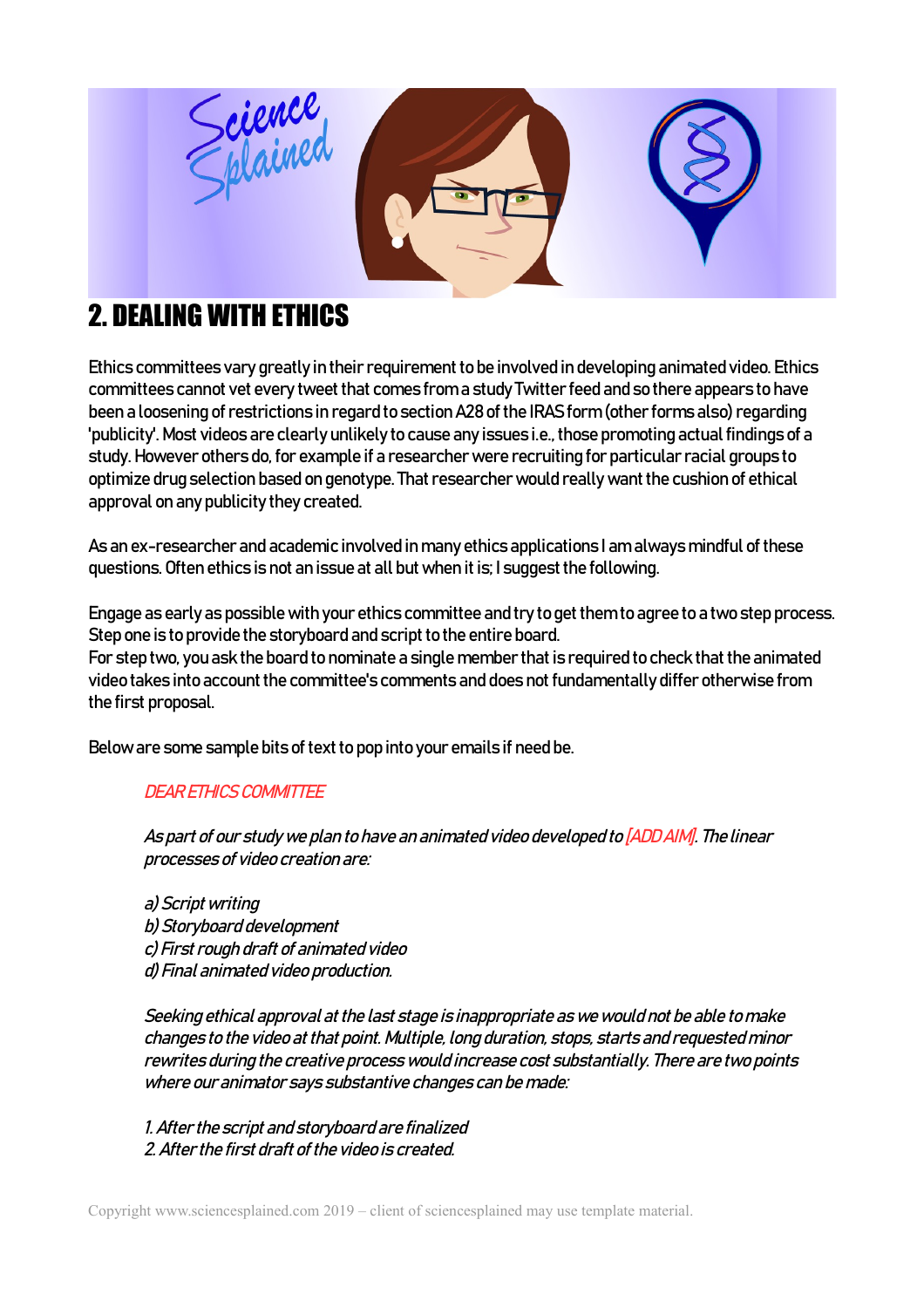We would like to have your thoughts on how best to proceed. Our suggestion would be to submit the 'script and storyboard' for a full panel scrutiny but to ask the panel to nominate a member that could check that subsequent versions implement the changes suggested and do not otherwise deviate from what was presented. Would something like that be possible? What would you propose?

**YOURS** EVERSO HOPEFUL RESEARCHER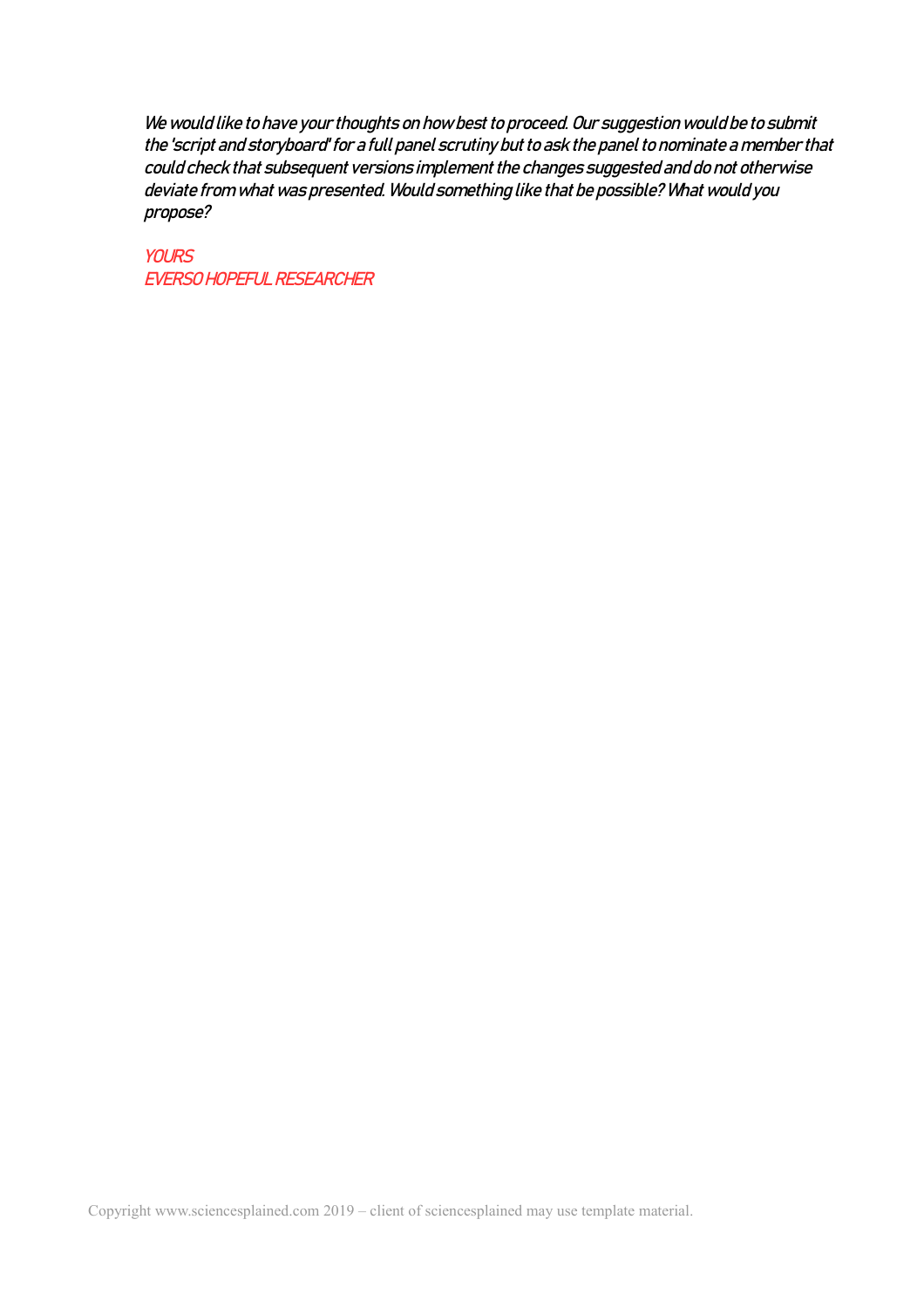

## 3. Script writing, voice overs and music. Script Writing

If you ask us to write your script we will do so taking into account all information provided. Writing scripts is a skill, some of our clients are great at it, others are not. However the script comes together...

- We produce a script that also gives a idea of what will happen on screen. As an example, here is the original script for the video below
- We agree characteristics of the voice over (gender, age, class, attitude etcetera).
- The script is assessed by any stakeholders you have planned to include.
- Once approved the storyboard is produced

If you are writing your own script here are some tips:

- Cut all jargon. I personally only use explanations that my Mum can follow. My Mum is smart but if I say anything 'medical' her brain just shuts down. Think of someone like that and then write for them.
- For a tweetable video (2 minutes and 20 seconds) do not go over 300 words, (approx. 125 words per minute).
- If a video is over 4 minutes long, it is probably too long.
- Write with the main aim & main audience forefront in your mind.
- As you write, highlight keywords, do not use multiple synonyms of same thing, i.e., don't say 'study' in one sentence then 'trial' later. As you rewrite and cut down word count, think about how to keep the keywords.
- Only try and explain one concept in one video (a law made to be broken I admit, but it never goes well when I do).
- Narrative structures are always good if you can work one in, however that is the animators job as much as the script writers job.

Example scripts can be downloaded from the website.

#### Voice Overs

Voice over actors are sub-contracted by sciencesplained based on the needs of the video. Copyright for international commercial use is typically purchased to cover all your potential uses of the video. Voice overs are recorded as soon as the storyboard and script have been agreed as final. Normally a choice is not given as the market is very changeable for which actor is available to provide a 'voice over' at any given time. However, if you request 'options' I will provide them. This can delay production outside of the times given in the production schedule. If a change is made to the voice-over script after this point a fee will be incurred for re-recording and editing. It is not possible to guaranteed the same voice over actor is available after their initial contract.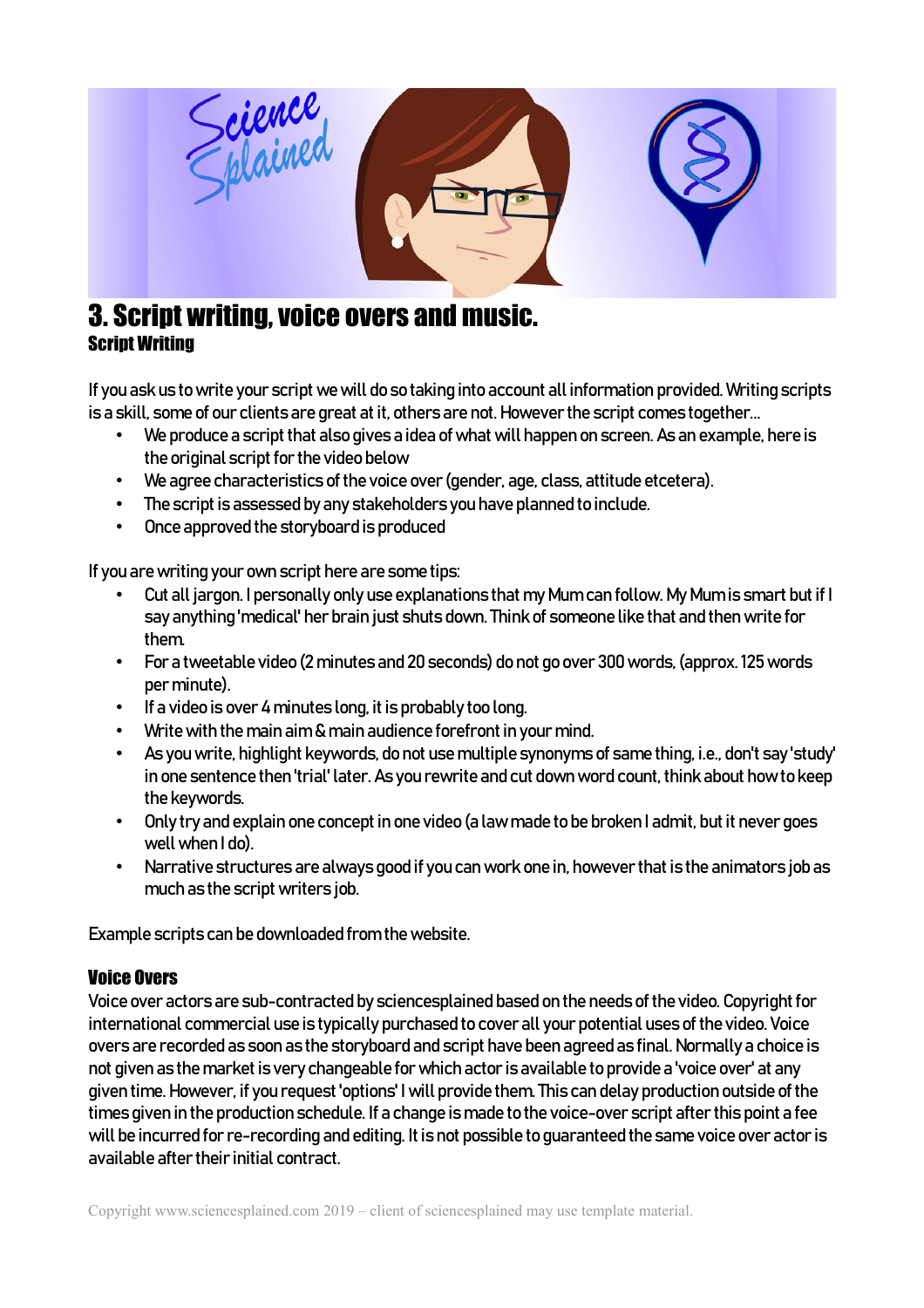#### **Music**

Sciencesplained only uses music and images that it has the rights to sell and use. It has a library of music which it can select from. You may or may not be provided with a set of potential music pieces to accompany a video. If you don't like the music ask for other options!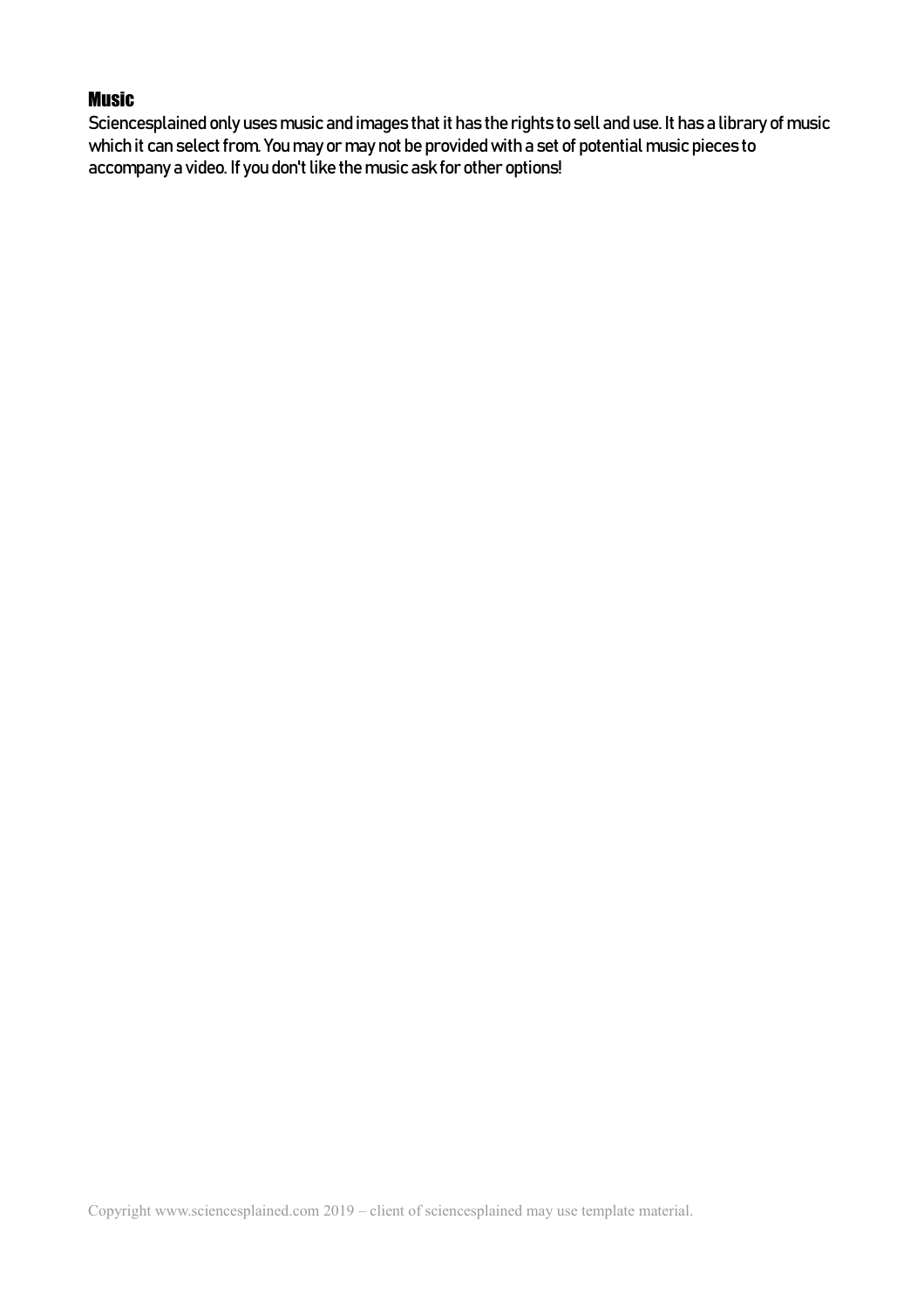

# 4. How to get good feedback on a storyboard.

You can download a sample story board to the sample video on the website. Also I provide a template word document for guidance on feedback. To be honest reviewers find reviewing the storyboard effectively much easier than reviewing the videos.

With multiple feedback it comes down to you to decide which feedback I should take into account and which feedback to put on the back burner. Many of your stake holders may have contradictory views. I need one summary feedback file from you that gives me direction to move on.

Key stake holders who you need to green-light your eventual video but are too busy to give feedback should OK the storyboard before moving forward. Sample text for emailing such stake holders is given below

### Dear PROF IMPORTANT

Please find the storyboard for the animated video we are creating to ADD AIM HERE attached. We are asking a number of people to give detailed feedback on the storyboard. I understand you may have limited time and not have time for detailed feedback. However I do need you to just take five minutes to read through and make sure there is nothing major that you think should be changed as major changes are not possible.

HUMBLE UNDERLING

ATTACH YOUR STORYBOARD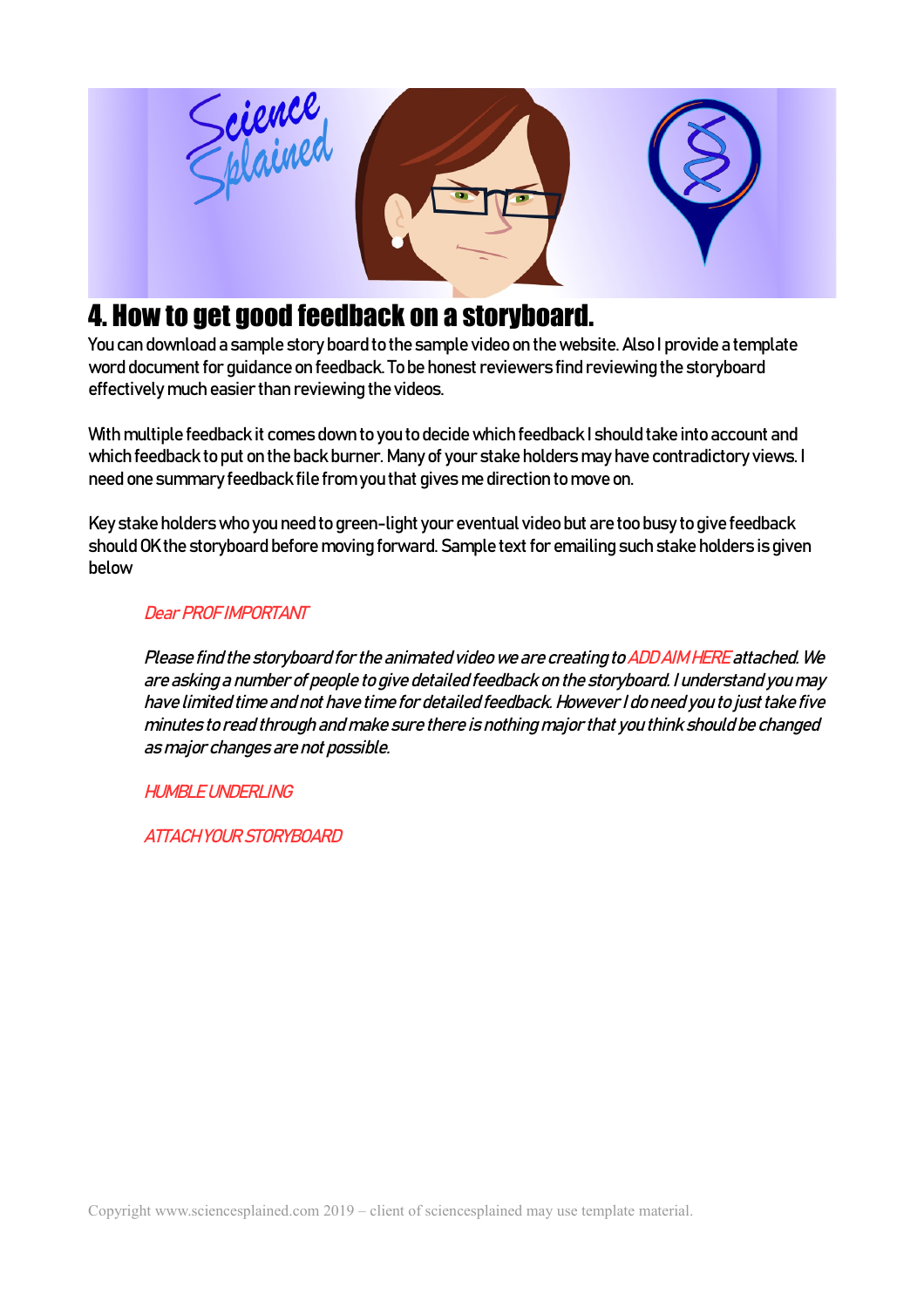

# 5. How to get good feedback on a first draft video.

I use the following instructions when seeking feedback on a first-draft-video from engaged stakeholders. You can download a template word document on the website.

I would be grateful for your feedback on the video at this time point. Please note it is not anticipated that the first draft video is without errors, glitches or timing issues. We are not looking for a detailed list of timing issues or flickers where they should not be, these get ironed out at the end.

Feedback at this point should answer questions such as:

Will the video be effective in its aims? Why/why not? Do you ever become confused by the video? If so where and how? Is the video suitable/unsuitable for the target audience? How?

To review a first draft video most people find the following instructions to be the most time efficient method.

1) Remind yourself of the main aim of the video, who will be viewing this video, why and how.

2) Watch the video with the sound on start to finish, without stopping or taking notes.

3) Watch & listen to the video with a finger on the pause button and ready to take notes, whenever you see/hear something that you do not like, pause, record the time and a couple of words to remind you of the issue. Do not write lots, just scoot through getting all the points.

5) Look at the points and categorize/reorder them if they fall into categories. If they cannot be categorized, that is fine, they are categories of one.

6) Remind yourself of the questions above, then write about each category of comment as a whole. Please reference the times at which relevant events occurred.

Feel free to add further comments then send back to whoever asked you to look at the video